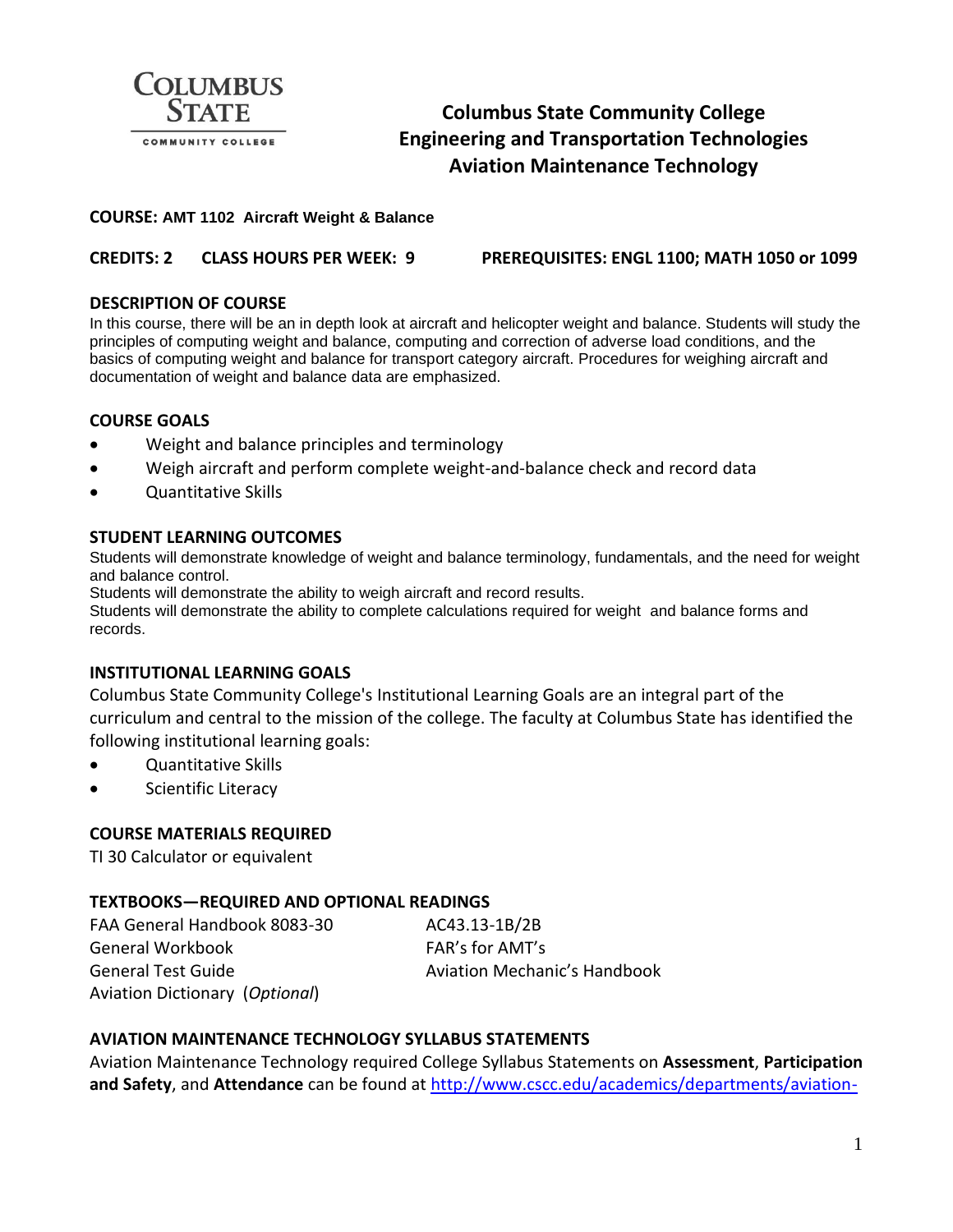[maintenance/requirements.shtml](http://www.cscc.edu/academics/departments/aviation-maintenance/requirements.shtml) or on the College website –Search 'Aviation'; click on 'Aviation Maintenance'; click on 'Requirements' tab.

# **SPECIAL COURSE REQUIREMENTS**

Part 147 Para 147.21 (d) (3) and 147.31 (b) state that tests must be given in all subject areas and that the tests given must all be passed.

As students progress through the program, they will be given subject area tests relative to the course subject areas. Students must demonstrate a 70% minimum passing score on every subject test. If a subject area test is failed, the student will be given additional opportunities to pass the subject test. All subject tests must be passed before a certificate of program completion can be issued. FAA Subject Are Test for this course:

I-C: Weight and Balance

To be awarded a Certificate of Program Completion, in addition to subject area testing, the student must also:

Successfully pass each course required for the certificate. Requirements for passing each course include:

A 70% average evaluation for graded course elements. Instructors determine the weights of course grading.

Successful completion of all required laboratory requirements of the course.

Attendance in compliance with the attendance policy.

Students can pass a course with a grade of "D", however students must have a minimum overall Grade Point Average of 2.0 (out a possible 4.0) to be awarded a certificate of completion. Courses can be repeated to improve grades.

| Grade Area | Weight | Percentage | Lab Project              | Pass | Fail |
|------------|--------|------------|--------------------------|------|------|
|            |        | Earned     |                          |      |      |
| Unit Tests | 30%    |            | Weight and Balance Data  |      |      |
| Quiz       | N/A    |            | Level and Weigh Aircraft |      |      |
| Final      | 30%    |            | Complete Weight and      |      |      |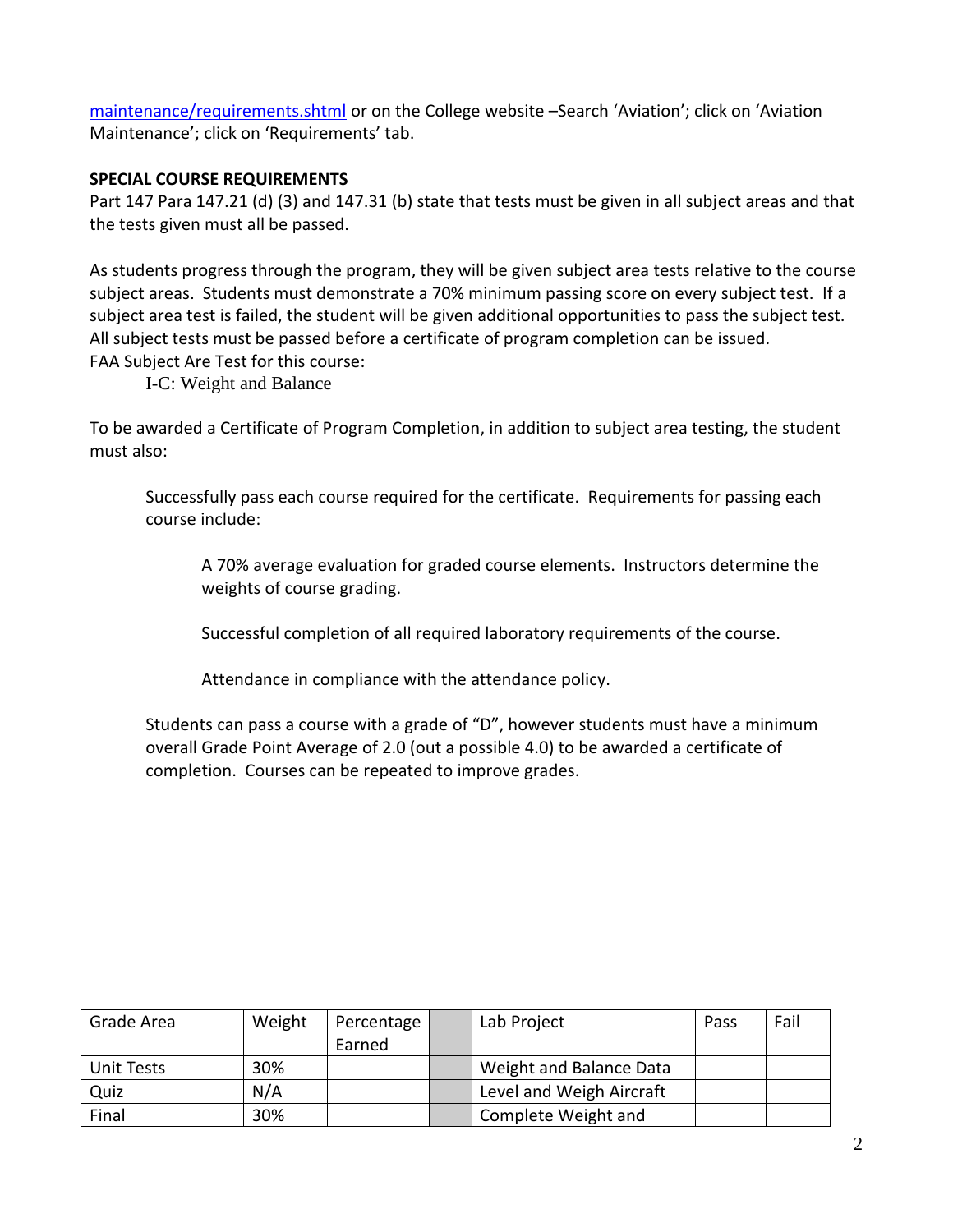|                     |      |  |  | <b>Balance Records</b>      |  |
|---------------------|------|--|--|-----------------------------|--|
| Participation &     | 10%  |  |  | Compute changes in          |  |
| Safety              |      |  |  | Weight and Balance and      |  |
|                     |      |  |  | <b>Ballast</b>              |  |
| Other $-$           | 30%  |  |  | Helicopter Weight and       |  |
|                     |      |  |  | <b>Balance Calculations</b> |  |
| Total               | 100% |  |  |                             |  |
| Course Letter Grade |      |  |  |                             |  |
|                     |      |  |  |                             |  |

Student Resources, Rights, and Responsibilities: Columbus State Community College required College Syllabus Statements on College Policies and Student Support Services can be found at [https://www.cscc.edu/academics/syllabus.shtml.](https://www.cscc.edu/academics/syllabus.shtml)